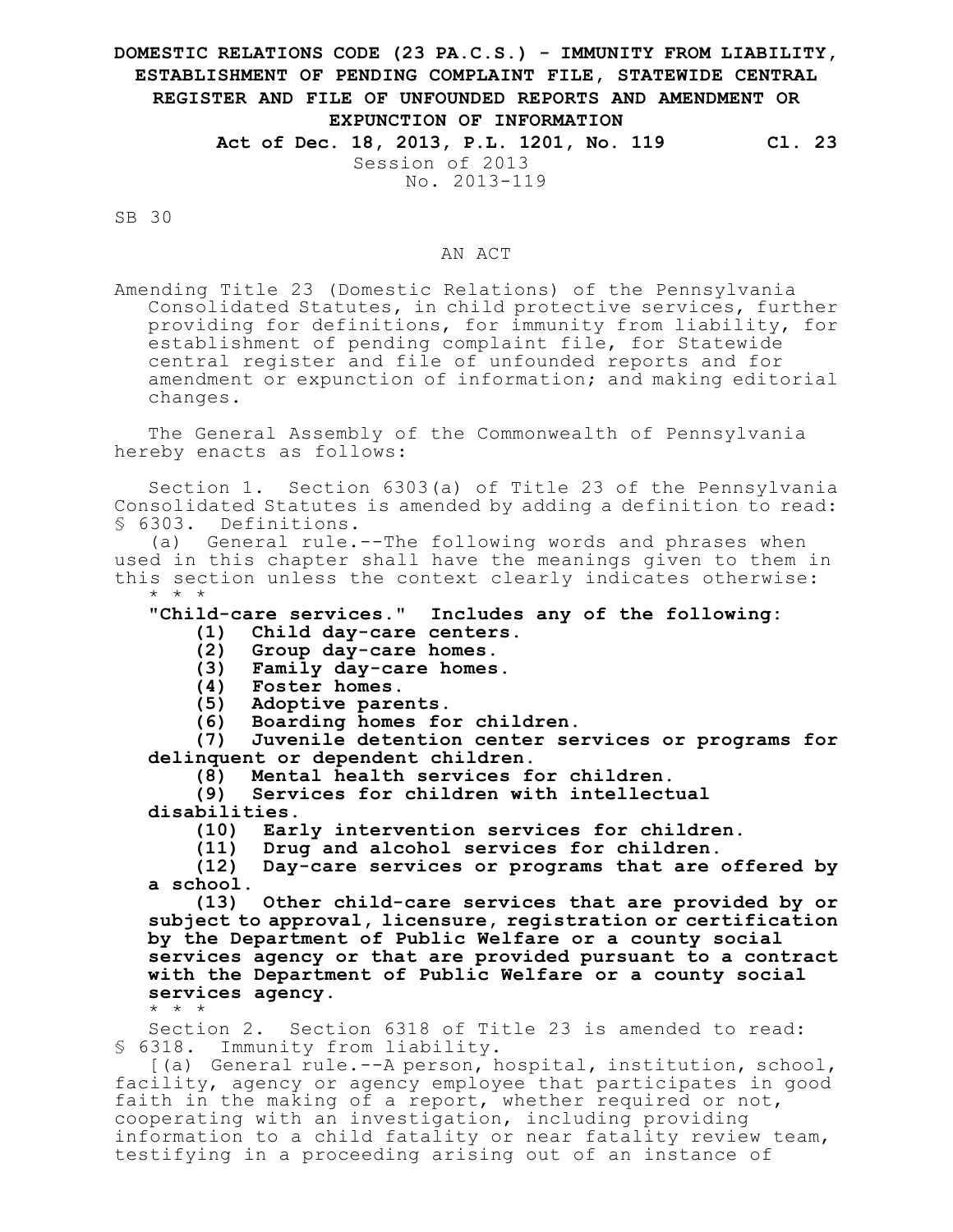suspected child abuse, the taking of photographs or the removal or keeping of a child pursuant to section 6315 (relating to taking child into protective custody), and any official or employee of a county agency who refers a report of suspected abuse to law enforcement authorities or provides services under this chapter, shall have immunity from civil and criminal liability that might otherwise result by reason of those actions.

(b) Presumption of good faith.--For the purpose of any civil or criminal proceeding, the good faith of a person required to report pursuant to section 6311 (relating to persons required to report suspected child abuse) and of any person required to make a referral to law enforcement officers under this chapter shall be presumed.]

**(a) General rule.--A person, hospital, institution, school, facility, agency or agency employee acting in good faith shall have immunity from civil and criminal liability that might otherwise result from any of the following:**

**(1) Making a report of suspected child abuse or making a referral for general protective services, regardless of whether the report is required to be made under this chapter.**

**(2) Cooperating or consulting with an investigation under this chapter, including providing information to a child fatality or near-fatality review team.**

**(3) Testifying in a proceeding arising out of an instance of suspected child abuse or general protective services.**

**(4) Engaging in any action authorized under section 6314 (relating to photographs, medical tests and X-rays of child subject to report), 6315 (relating to taking child into protective custody), 6316 (relating to admission to private and public hospitals) or 6317 (relating to mandatory reporting and postmortem investigation of deaths).**

**(b) Departmental and county agency immunity.--An official or employee of the department or county agency who refers a report of suspected child abuse for general protective services to law enforcement authorities or provides services as authorized by this chapter shall have immunity from civil and criminal liability that might otherwise result from the action.**

**(c) Presumption of good faith.--For the purpose of any civil or criminal proceeding, the good faith of a person required to report pursuant to section 6311 (relating to persons required to report suspected child abuse) and of any person required to make a referral to law enforcement officers under this chapter shall be presumed.**

Section 3. Section 6331 heading and introductory paragraph of Title 23 are amended and the section is amended by adding a paragraph to read:

§ 6331. Establishment of [pending complaint file,] Statewide [central register and file of unfounded reports] **database**.

There shall be established in the department **a Statewide database of protective services, which shall include the following, as provided by section 6336 (relating to information in Statewide central register)**: \* \* \*

**(4) False reports of child abuse pursuant to a conviction under 18 Pa.C.S. § 4906.1 (relating to false reports of child abuse) and invalid general protective services reports that a county agency or the department have determined to be false, for the purpose of identifying and tracking patterns of intentionally false reports.**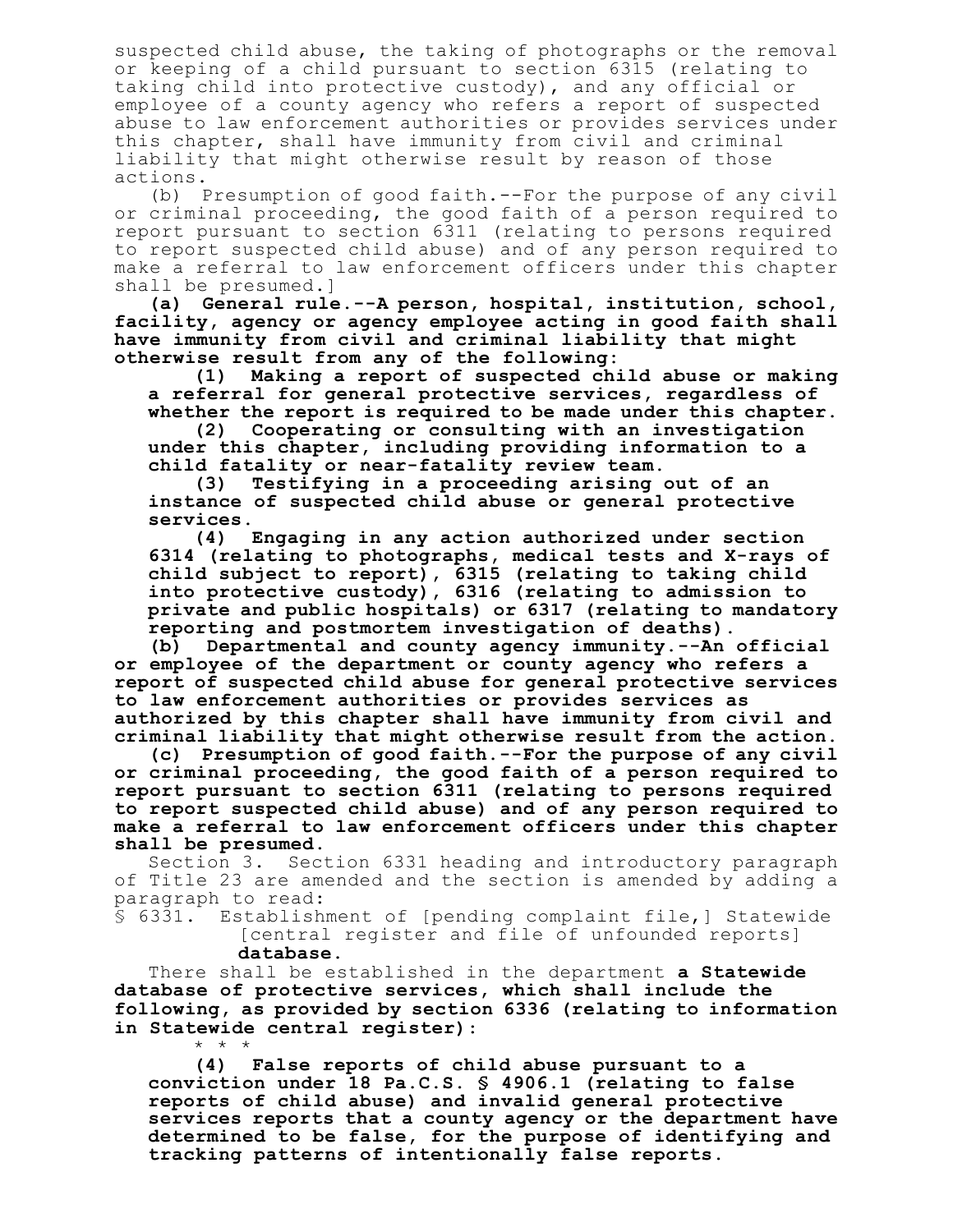Section 4. Section 6341 is amended by adding subsections to read: § 6341. Amendment or expunction of information.

**(c.1) (Reserved).**

\* \* \*

**(c.2) Hearing.--A person making an appeal under subsection (a)(2) or (c) shall have the right to a timely hearing to determine the merits of the appeal. A hearing shall be scheduled according to the following procedures:**

**(1) Within ten days of receipt of an appeal pursuant to this section, the department shall schedule a hearing on**

**the merits of the appeal. (2) The department shall make reasonable efforts to coordinate the hearing date with both the appellee and appellant.**

**(3) After reasonable efforts required by paragraph (2) have been made, the department shall enter a scheduling order, and proceedings before the Bureau of Hearings and Appeals shall commence within 90 days of the date the scheduling order is entered, unless all parties have agreed to a continuance. Proceedings and hearings shall be scheduled to be heard on consecutive days whenever possible, but if not on consecutive days, then the proceeding or hearing shall be concluded not later than 30 days from commencement.**

**(4) The department or county agency shall provide a person making an appeal with all evidence gathered during the child abuse investigation that is relevant to the determination, including potentially exculpatory evidence. The evidence shall be provided not later than ten days following the entry of a scheduling order.**

**(5) The department or county agency shall bear the burden of proving by substantial evidence that the report should remain categorized as an indicated report.**

**(c.3) Prompt decision.--The administrative law judge's or hearing officer's decision in a hearing under subsection (c.2) shall be entered, filed and served upon the parties within 45 days of the date upon which the proceeding or hearing is concluded unless, within that time, the tribunal extends the date for the decision by order entered of record showing good cause for the extension. In no event shall an extension delay the entry of the decision more than 60 days after the conclusion of the proceeding or hearing.**

**(c.4) Notice of decision.--Notice of the decision shall be made to the Statewide database, the appropriate county agency, any appropriate law enforcement officials and all subjects of the report, except for the abused child.** \* \* \*

**(g) Reconsideration and appeal.--Parties to a proceeding or hearing held under subsection (c.2) have 15 calendar days from the mailing date of the final order of the Bureau of Hearings and Appeals to request the secretary to reconsider the decision or appeal to Commonwealth Court. Parties to a proceeding or hearing held under this section have 30 calendar days from the mailing date of the final order of the Bureau of Hearings and Appeals to perfect an appeal to Commonwealth Court. The filing for reconsideration shall not toll the 30 days provided.**

Section 5. Sections 6353.2(a) introductory paragraph and 6353.3 introductory paragraph of Title 23 are amended to read: § 6353.2. Responsibilities of county agency.

(a) Information for the pending complaint file.--Immediately after receiving a report under section 6353.1 (relating to